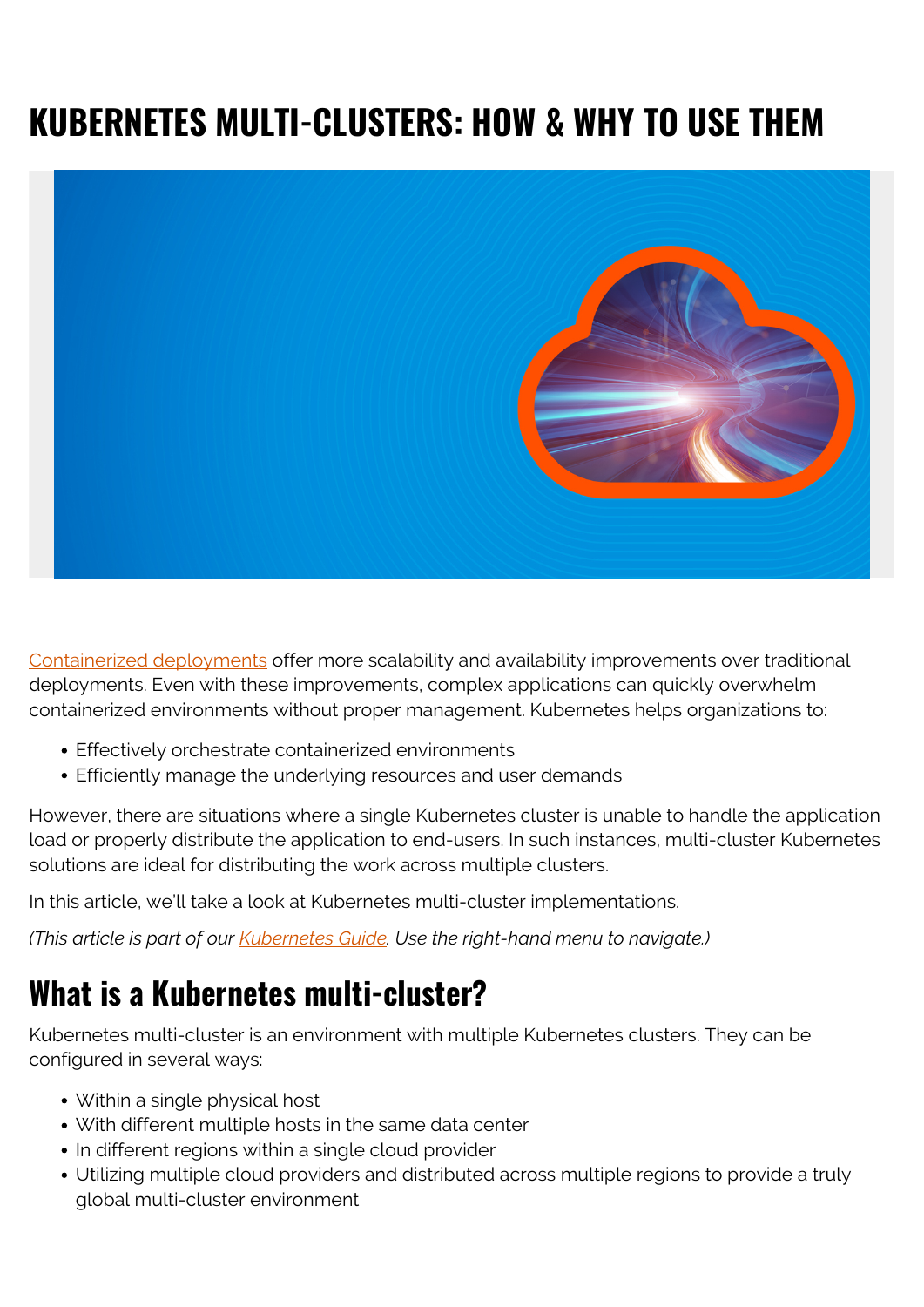A multi-cluster environment is not simply running multiple Kubernetes clusters.

Instead, it should consist of proper application deployment strategies to distribute and maintain the application across multiple clusters with appropriate tools and practices baked into the DevOps process.

*(See how [containers & K8s](https://blogs.bmc.com/blogs/containers-vs-kubernetes/) work together.)*

## **Why use Kubernetes multi-cluster?**

Configuring and managing multi-cluster Kubernetes deployments is not an easy task. So, why would an organization allocate valuable resources for this endeavor?

The reason: user experience.

When it comes to maintaining large-scale applications with thousands of users, multi-clusters are the core component to providing an excellent user experience. Let's see all the benefits a multicluster environment offers.



#### **Increased scalability & availability**

With multi-clusters, users can distribute the application across different regions, exponentially [increasing the availability](https://blogs.bmc.com/blogs/high-availability/). With that, end users will have a much better experience interacting with the applications with:

- Less latency
- Faster performance

The same can be applied for scaling instead of a single cluster trying to handle all the scaling requirements. Multi-cluster deployments are distributed across multiple clusters and scales according to a load of a specific cluster. It also drastically reduces resource consumption of a single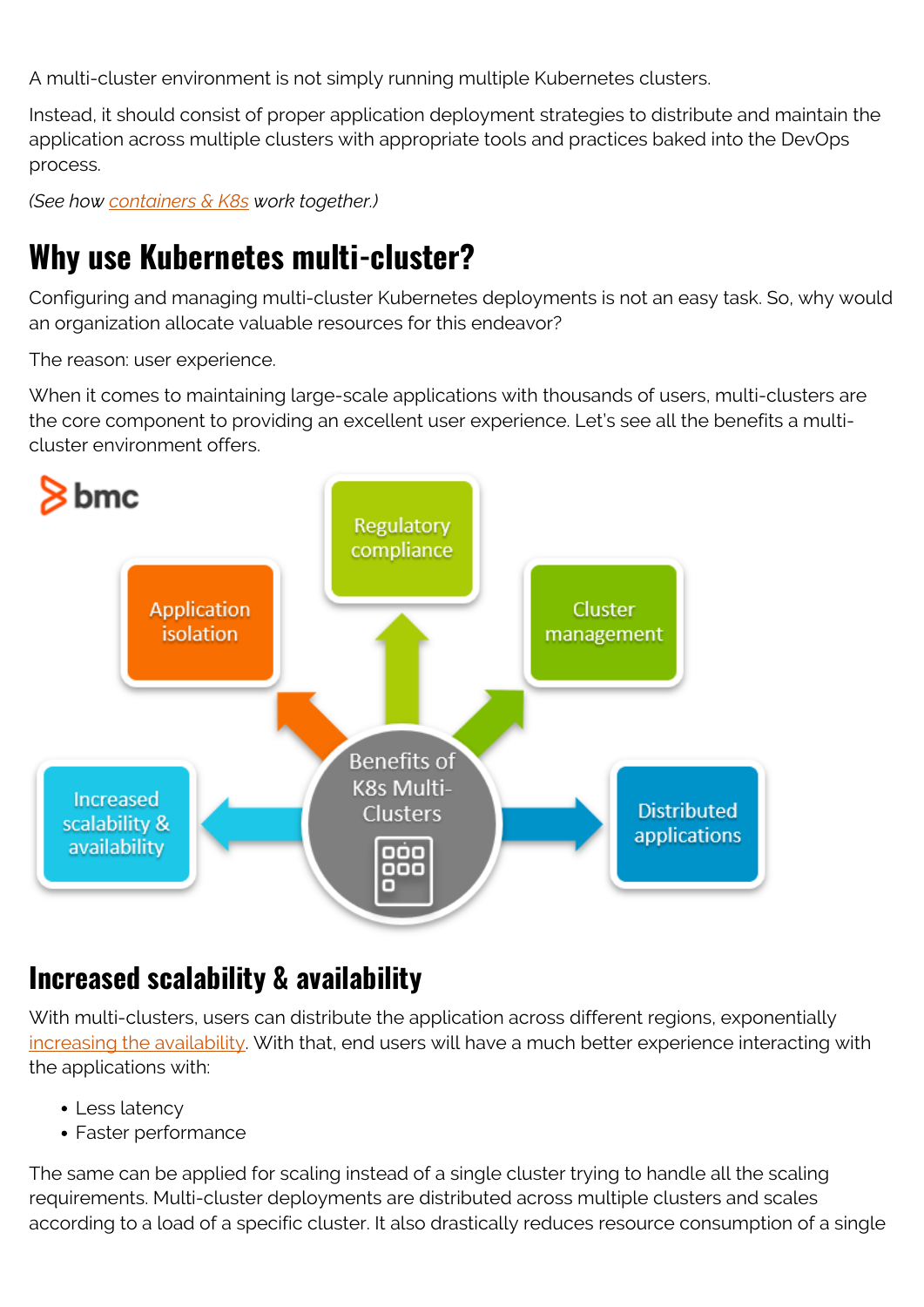cluster and leads to less load on backend services like databases.

#### **Application isolation**

Multi-cluster deployments allow organizations to achieve true application isolation with separate Kubernetes clusters. They can be either:

- Different clusters for staging and production (simple separation)
- Different clusters facilitating distinct applications

With different clusters, any cluster failure or configuration change affects only that specific cluster. This isolation helps users to:

- Easily diagnose issues
- Experiment with new features
- Carry out optimizations without causing disruptions to other clusters

#### **Regulatory compliance**

With applications serving users across the globe, one major considerations is adhering to regulations and policies of different regions and countries—policies like [GDPR and the California Consumer](https://www.ama.org/pages/california-consumer-privacy-protection-act-what-you-need-to-know/) [Privacy Act](https://www.ama.org/pages/california-consumer-privacy-protection-act-what-you-need-to-know/) (CCPA). This is particularly prevalent when [user data](https://blogs.bmc.com/blogs/structured-vs-unstructured-data/) is involved, as most regions require the user data to reside within geographical limits.

Importantly, applications hosted in a single cluster would not be able to comply with all these compliance requirements. Multi-cluster deployments, on the other hand, enable organizations to meet these requirements by locating the Kubernetes cluster in specific geographical regions.

Applications that cater to specific geographic regions with isolated Kubernetes clusters can:

- Limit the scope of regulatory requirements
- Enables organizations to target specific clusters to meet different requirements and gain regulatory compliance relatively easily

#### **Cluster management**

Setting up and managing multi-cluster deployments can be a complex and time-consuming task. Fortunately, a properly configured multi-cluster environment can reduce the overall management complexity.

With proper cluster management, you can have better visibility with standardized processes and proper DevOps practices while managing all the infrastructure and applications from a centralized location. This can be a significant factor in managing operations expenditure—users can effectively allocate resources.

Additionally, in a multi-cluster environment, the production issues are isolated to that specific cluster. That means developers only need to investigate a limited scope to identify and fix issues without affecting other clusters. Crucially, a complete cluster failure would not cause any downtime in a multi-cluster environment. The other clusters step in to ensure availability.

Users are not [vendor-locked](https://blogs.bmc.com/blogs/vendor-lock-in/) into a true multi-cloud deployment. When new features or cost savings are available with new cloud providers, users can seamlessly transfer applications, with minimal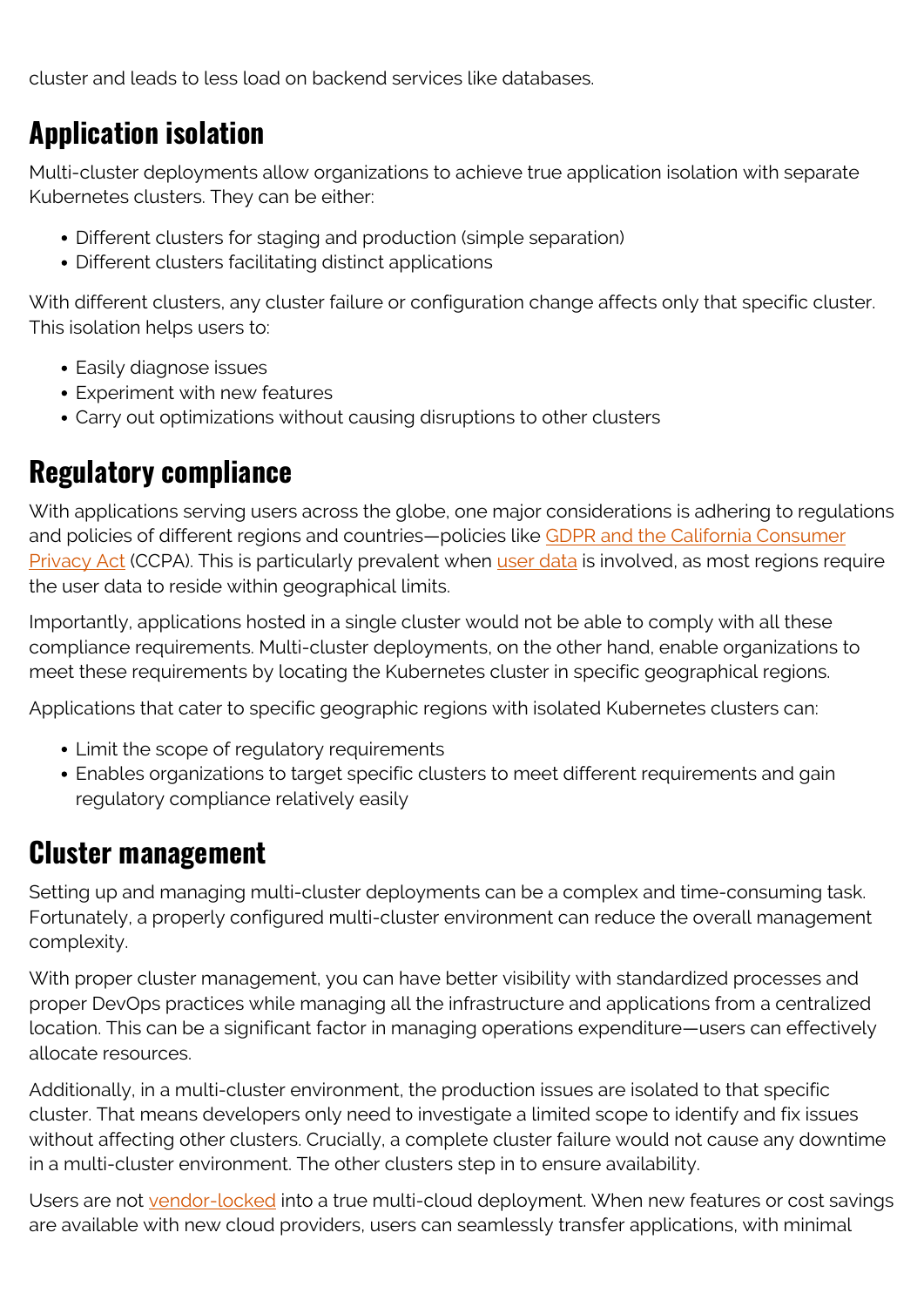modifications, between different providers or Kubernetes clusters.

### **Distributed applications**

With increasing [edge computing](https://blogs.bmc.com/blogs/edge-computing/) requirements and the popularity of [Internet of Things \(IoT\) services,](https://blogs.bmc.com/blogs/iot-internet-of-things/) distributed computing is becoming the preferred solution.

A multi-cluster Kubernetes environment is the ideal platform for that.

Developers can simply create containerized applications that can be deployed in Kubernetes while providing a powerful orchestration engine distributed across multiple regions. This eliminates the need to cater applications to different environments and infrastructure since these containers can act as the edge nodes to facilitate a global IoT network.

## **Kubernetes multi-cluster architecture**

When it comes to multi-cluster architecture, there are two considerations:

- The Kubernetes multi-cluster configuration
- The application architecture

#### **Kubernetes multi-cluster architecture**

There are primarily two methods to handle a multi-cluster Kubernetes environment:

- The Kubernetes-centric federated method
- The network-centric method

Different vendors offer variations and improvements upon these methods.

A **Kubernetes-centric** method uses tools like [kubefed](https://github.com/kubernetes-sigs/kubefed) to manage multiple Kubernetes clusters from a centralized location (federated clusters). Other tools like [Shipper](https://github.com/bookingcom/shipper) and [Admiralty](https://github.com/admiraltyio/admiralty) can facilitate:

- Rollout strategies
- Multi-cluster orchestration
- Workload distribution

The **network-centric** method aims to provide a robust network to facilitate communication between different clusters. The clusters act as separate entities, yet applications can communicate with each other using a network. The network approach is based on mesh networking principles and has adapted [service mesh](https://blogs.bmc.com/blogs/service-mesh/) concepts to the infrastructure. An example of this approach is:

• [Linkerd service mirroring](https://linkerd.io/2020/02/25/multicluster-kubernetes-with-service-mirroring/)

Most organizations prefer the network-centric method due to the lack of maturity of Kubernetescentric multi-cluster configurations. Even with the increased complexity of managing a mesh network, this approach effectively handles multi-cluster environments with automated pipelines and standardized configurations with [GitOps](https://about.gitlab.com/topics/gitops/), reducing management complexity.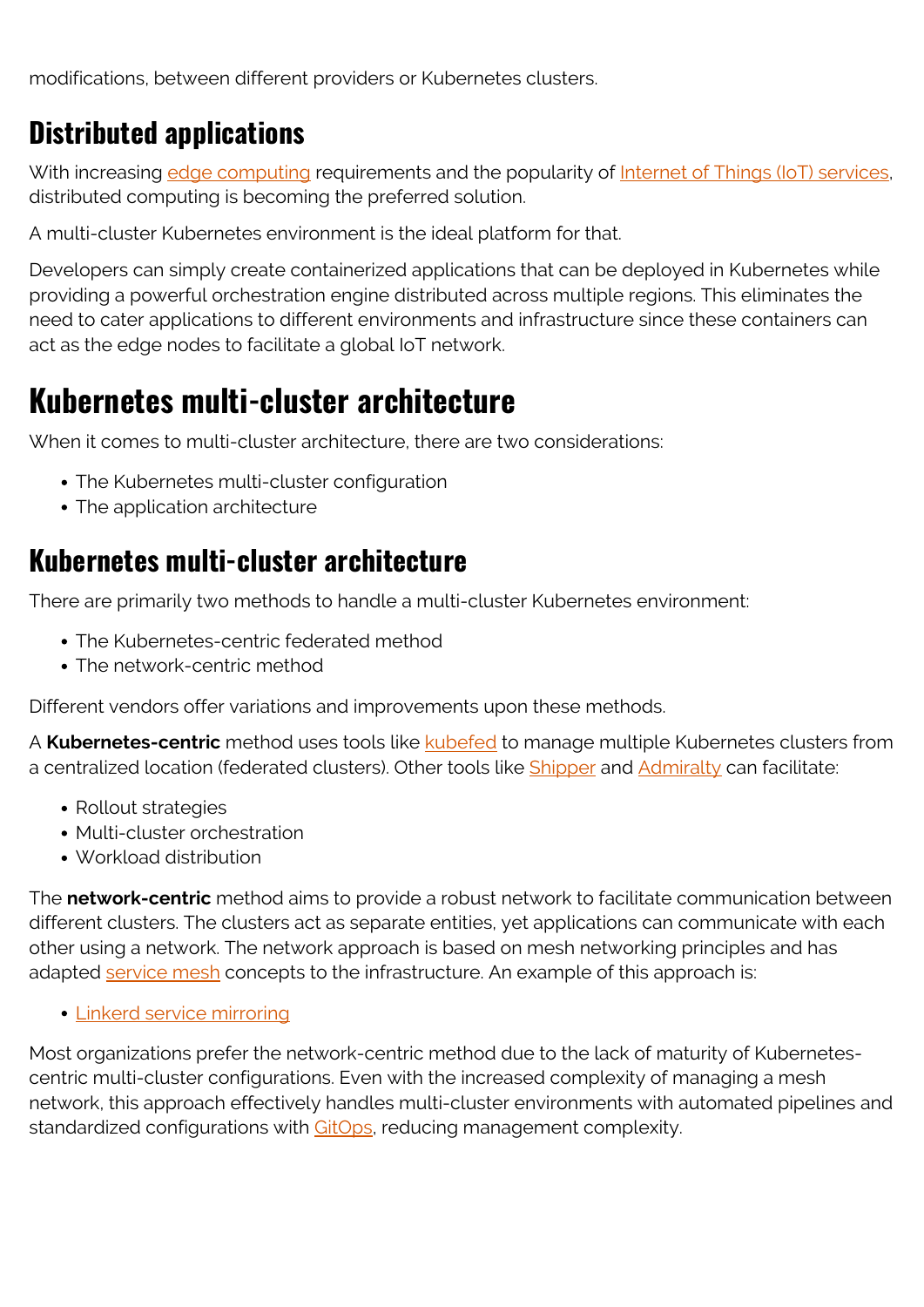## **Multi-cluster application architecture**

There are two application architectures to consider when developing multi-cluster applications—replicated apps and service-based apps.

#### **Replicated application architecture**

This approach replicates the complete application across multiple Kubernetes clusters, and it is the simplest way to deploy a multi-cluster environment. With the complete application distributed across multiple clusters in different regions, end users can be directed to the nearest cluster, helping you to both:

- Manage the load effectively
- Provide the best user experience

Coupling this replicated application architecture with proper networking infrastructure and load balancers can handle cluster failure with ease. When a cluster faces an issue, users can be redirected to a different cluster without any effect on the end-user or application functionality.

#### **Service-based application architecture**

Another development architecture is to divide the application into multiple components or services and distribute them across clusters. It provides the best isolation and is the best option for obtaining regulatory compliance. However, all this comes with increased application complexity.

With different components running on different clusters, the communication layer between each component should be designed to handle user and application traffic. When configuring a faulttolerant architecture, organizations will need to:

- 1. Treat a set of clusters with different components of the application as a single application
- 2. Replicate it across a different region

This increases the number of overall clusters and operational costs.

Even with the increased complexity, however, this approach provides the best security and performance for the application. With its component-based approach, the regulatory scope can be confined to a single component in a defined region without having to modify the complete application.

This approach also enables target troubleshooting and optimizations for specific components.

## **Platforms for Kubernetes multi-clusters**

There are a lot of tools that support configuring or managing Kubernetes multi-cluster environments. Following is a list of such platforms.

- [Rancher](https://rancher.com/) is an enterprise-grade container management platform with built-in support for Kubernetes multi-cluster management on various platforms from on-premise deployment to multi-cloud.
- [Fleet](https://github.com/rancher/fleet) is a GitOps-at-scale project designed to facilitate and manage a multi-cluster environment. It started as an extension of the Rancher but has since developed into its own project.
- [Google Anthos](https://cloud.google.com/anthos/clusters) is designed to extend the Google Kubernetes engine across hybrid and multi-